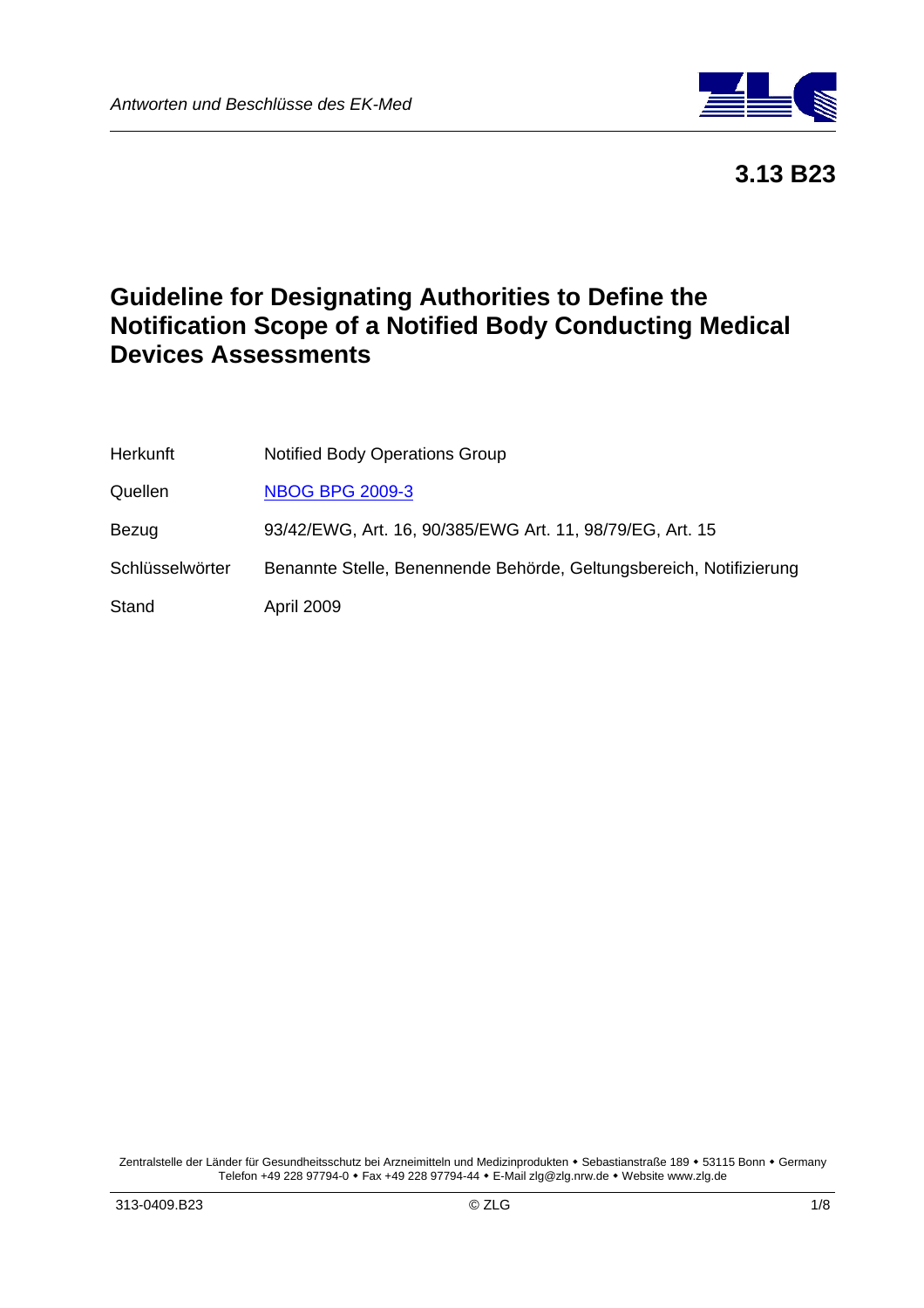applicable for ⊠ AIMD, ⊠ MDD, and ⊠ IVDD **2009-3** 

# **Guideline for Designating Authorities to Define the Notification Scope of a Notified Body Conducting Medical Devices Assessments**

## **1 Introduction**

NANDO [1], published and maintained by the European Commission, is an electronic register that enables interested parties to consult regulatory information of Notified Bodies (NBs). The NANDO register contains scope information of Notified Bodies under the New Approach Directives. Up to now the information provided by Member States is not precise enough to allow the comparisons necessary to promote a free competition between Notified Bodies in the medical devises area.

In particular in the medical devices sector, identical designation information appears in the register in a broad variation between NBs. Different Designating Authorities (DAs) use different expressions when they sign up for designation of their NBs. In some Member States (MS) the DAs submit the designation information, the so-called scope, by just take reference to one of the medical devices directives. Other MS try to define and submit a detailed scope according to the existing and monitored competence of their NBs. This can end up in very exhaustive information per directive and NB.

The NANDO information provided to interested users like manufacturers, Designating Authorities and Authorities responsible for market surveillance, required an improvement. For Designating Authorities, this guideline aims to describe medical devices scope expressions for Notified Bodies in a comparable and harmonized way.

## **2 Scope of the document**

This guideline provides scope expressions, describing activities of NBs to demonstrate medical devices competence for their notification in the NANDO register. The expressions are defined per directives for DAs to achieve harmonized listings of NBs skills. In addition application for modifications can be submitted in a uniformed way to the European Commission responsible for maintenance the NANDO register.

This document is applicable to products according to Directive 93/42/EEC (MDD) concerning medical devices, Directive 90/385 (AIMDD) concerning active implantable medical devices and Directive 98/79/EC (IVDMDD) on *in vitro* diagnostic medical devices.

## **3 Concept for defining scope expressions**

With this document a collection of existing relevant medical device information has been considered. This guideline takes reference to:

- NANDO register [1]
- The three main medical devices directives (MDD, AIMDD, IVDMDD)
- All modifying or implementing directives to the three main directives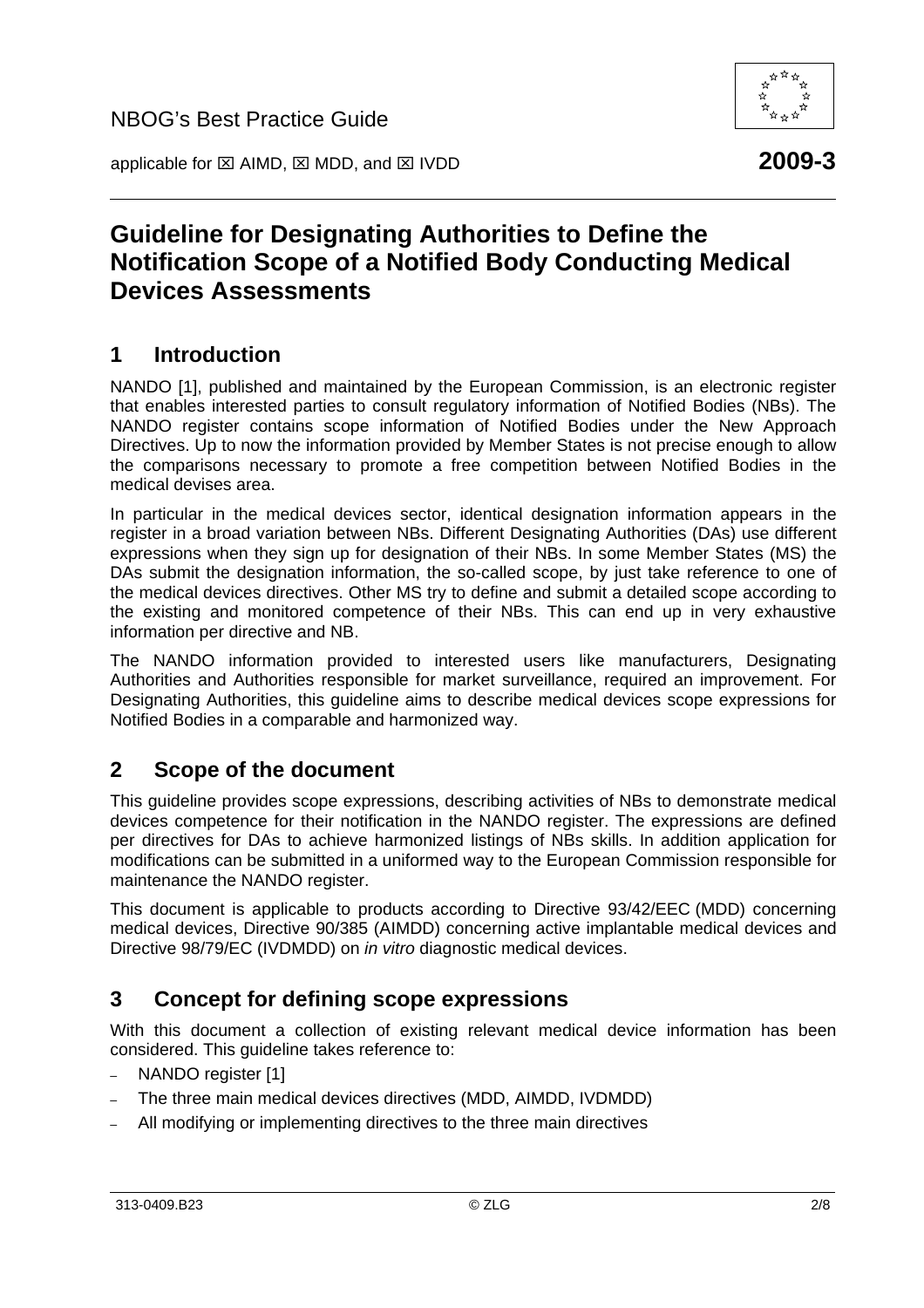- CEN Technical report CEN/TR 15133 : 2005 "Nomenclature Collective terms and codes for groups of medical devices" [2]
- The Designating Authorities Handbook [3]

As explained in the Guide to Using [4], the NANDO register contains three levels of information per Directive. With one exception (89/106/EEC) this is handled in the same way for all NBs in all Directives, including the medical devices sector.

The list of the register with the description of the tasks performed for one NB and one Directive contains three columns, reflecting the three different levels. They are named "**Product families**", "**Procedures**" and "**Articles/Annexes**". Whereas for the level of the "Product families" neither a structure nor a specific wording exists, the information for the two other levels is well defined. This limits automatically any kind of harmonization to the Level of "Product families". Due to the fact that the NANDO structure should not be modified for individual Directives, particular attention was given to an understandable wording with an adjusted structure of scope expressions.

Scope expressions as they are recorded in the NANDO list have to correspond evidently with the competence of a NB. This competence shall be assessed, by taking reference to the DA Handbook [3].

At the end a clear statement with regard to the scope of the designation of a NB should be given. This can best be described with the listings in sections 3.1 to 3.6.

| <b>CODE</b>    | <b>MD SCOPE EXPRESSIONS, NON-ACTIVE MEDICAL DEVICES</b>                                                    |
|----------------|------------------------------------------------------------------------------------------------------------|
| <b>MD 0100</b> | General non-active, non-implantable medical devices                                                        |
| <b>MD 0101</b> | Non-active devices for anaesthesia, emergency and intensive care                                           |
| MD 0102        | Non-active devices for injection, infusion, transfusion and dialysis                                       |
| MD 0103        | Non-active orthopaedic and rehabilitation devices                                                          |
| MD 0104        | Non-active medical devices with measuring function                                                         |
| MD 0105        | Non-active ophthalmologic devices                                                                          |
| MD 0106        | Non-active instruments                                                                                     |
| MD 0107        | Contraceptive medical devices                                                                              |
| MD 0108        | Non-active medical devices for disinfecting, cleaning, rinsing                                             |
| MD 0109        | Non-active devices for <i>in vitro</i> fertilisation (IVF) and assisted reproductive<br>technologies (ART) |
| <b>MD 0200</b> | <b>Non-active implants</b>                                                                                 |
| MD 0201        | Non-active cardiovascular implants                                                                         |
| MD 0202        | Non-active orthopaedic implants                                                                            |
| MD 0203        | Non-active functional implants                                                                             |
| MD 0204        | Non-active soft tissue implants                                                                            |
| <b>MD 0300</b> | Devices for wound care                                                                                     |

#### **3.1 Medical devices, non-active, 93/42/EEC**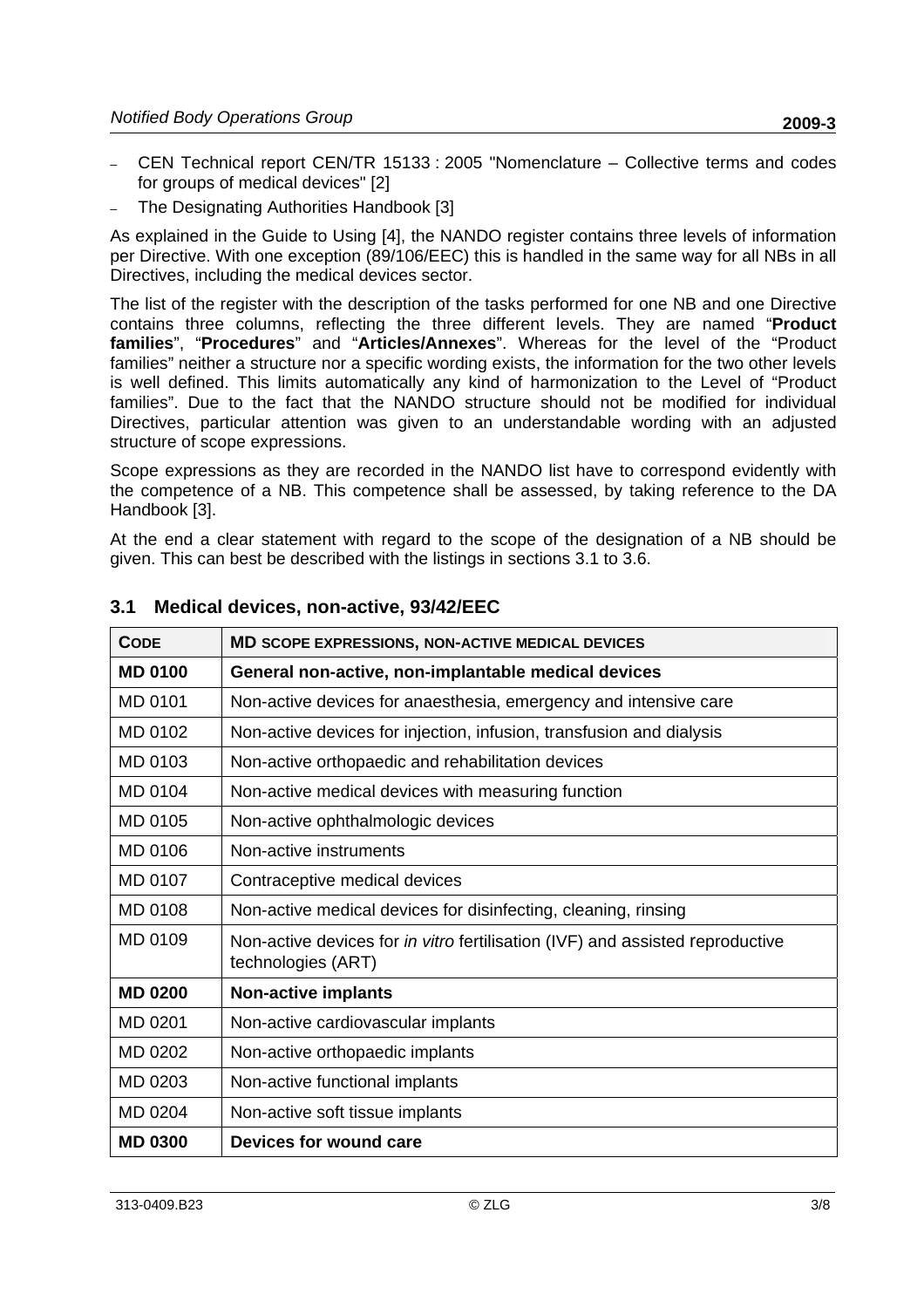| MD 0301        | Bandages and wound dressings                |
|----------------|---------------------------------------------|
| MD 0302        | Suture material and clamps                  |
| MD 0303        | Other medical devices for wound care        |
| <b>MD 0400</b> | Non-active dental devices and accessories   |
| MD 0401        | Non-active dental equipment and instruments |
| MD 0402        | Dental materials                            |
| MD 0403        | Dental implants                             |

## **3.2 Medical devices, active, 93/42/EEC**

| <b>CODE</b>    | MD SCOPE EXPRESSIONS, ACTIVE (NON-IMPLANTABLE) MEDICAL DEVICES                                           |
|----------------|----------------------------------------------------------------------------------------------------------|
| <b>MD 1100</b> | <b>General active medical devices</b>                                                                    |
| <b>MD 1101</b> | Devices for extra-corporal circulation, infusion and haemopheresis                                       |
| <b>MD 1102</b> | Respiratory devices, devices including hyperbaric chambers for oxygen<br>therapy, inhalation anaesthesia |
| MD 1103        | Devices for stimulation or inhibition                                                                    |
| MD 1104        | Active surgical devices                                                                                  |
| MD 1105        | Active ophthalmologic devices                                                                            |
| <b>MD 1106</b> | Active dental devices                                                                                    |
| <b>MD 1107</b> | Active devices for disinfection and sterilisation                                                        |
| <b>MD 1108</b> | Active rehabilitation devices and active prostheses                                                      |
| MD 1109        | Active devices for patient positioning and transport                                                     |
| <b>MD 1110</b> | Active devices for in vitro fertilisation (IVF) and assisted reproductive<br>technologies (ART)          |
| <b>MD 1111</b> | Software                                                                                                 |
| <b>MD 1200</b> | <b>Devices for imaging</b>                                                                               |
| MD 1201        | Imaging devices utilising ionizing radiation                                                             |
| MD 1202        | Imaging devices utilising non-ionizing radiation                                                         |
| <b>MD 1300</b> | <b>Monitoring devices</b>                                                                                |
| MD 1301        | Monitoring devices of non-vital physiological parameters                                                 |
| MD 1302        | Monitoring devices of vital physiological parameters                                                     |
| <b>MD 1400</b> | Devices for radiation therapy and thermo therapy                                                         |
| <b>MD 1401</b> | Devices utilising ionizing radiation                                                                     |
| MD 1402        | Devices utilising non-ionizing radiation                                                                 |
| MD 1403        | Devices for hyperthermia / hypothermia                                                                   |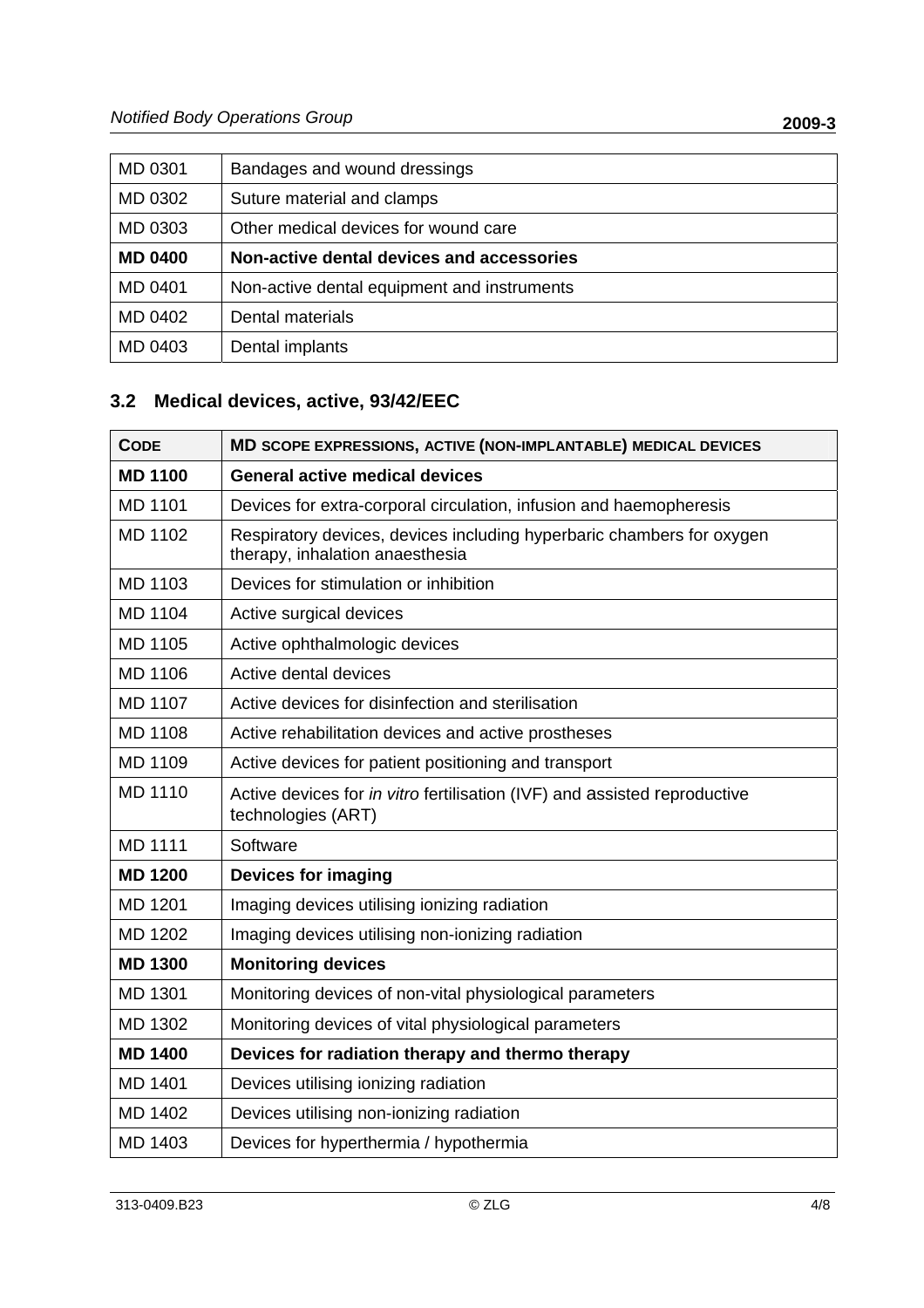| MD 1404 | Devices for (extracorporal) shock-wave therapy (lithotripsy) |
|---------|--------------------------------------------------------------|
|---------|--------------------------------------------------------------|

## **3.3 Active implantable medical devices, 90/385/EEC**

| <b>CODE</b>      | <b>AIMD SCOPE EXPRESSIONS</b>                                                |
|------------------|------------------------------------------------------------------------------|
| <b>AIMD 0100</b> | General active implantable medical devices                                   |
| <b>AIMD 0101</b> | Active implantable medical devices for stimulation / inhibition              |
| <b>AIMD 0102</b> | Active implantable medical devices delivering drugs or other substances      |
| AIMD 0103        | Active implantable medical devices substituting or replacing organ functions |

## **3.4 In vitro diagnostic medical devices, 98/79/EC**

| <b>CODE</b>     | <b>IVD SCOPE EXPRESSIONS</b>                                                                                                                                                               |
|-----------------|--------------------------------------------------------------------------------------------------------------------------------------------------------------------------------------------|
| <b>IVD 0100</b> | List A<br>Reagents and reagent products, including related calibrators and control<br>materials, for determining the following blood groups                                                |
| <b>IVD 0101</b> | AB0 system                                                                                                                                                                                 |
| <b>IVD 0102</b> | Rhesus (C, c, D, E, e)                                                                                                                                                                     |
| <b>IVD 0103</b> | Anti-Kell                                                                                                                                                                                  |
| <b>IVD 0200</b> | List A<br>Reagents and reagent products, including related calibrators and control<br>materials, for the detection, confirmation and quantification in human<br>specimens of markers of    |
| <b>IVD 0201</b> | HIV infection (HIV 1 and 2)                                                                                                                                                                |
| <b>IVD 0202</b> | HTLV I and II                                                                                                                                                                              |
| <b>IVD 0203</b> | Hepatitis B, C and D                                                                                                                                                                       |
| <b>IVD 0300</b> | <b>List B</b>                                                                                                                                                                              |
|                 | Reagents, reagent products and devices for self - diagnosis, including related<br>calibrators and control materials, for determining, detection, quantification,<br>diagnosing, evaluating |
| <b>IVD 0301</b> | Anti-Duffy and anti-Kidd                                                                                                                                                                   |
| <b>IVD 0302</b> | Irregular anti-erythrocytic antibodies                                                                                                                                                     |
| <b>IVD 0303</b> | Congenital infections: rubella, toxoplasmosis                                                                                                                                              |
| <b>IVD 0304</b> | Hereditary disease: phenylketonuria                                                                                                                                                        |
| <b>IVD 0305</b> | Human infections: cytomegalovirus, chlamydia                                                                                                                                               |
| <b>IVD 0306</b> | HLA tissue groups: DR, A, B                                                                                                                                                                |
| <b>IVD 0307</b> | <b>Tumoral marker: PSA</b>                                                                                                                                                                 |
| <b>IVD 0308</b> | Risk of trisomy 21 (incl. software)                                                                                                                                                        |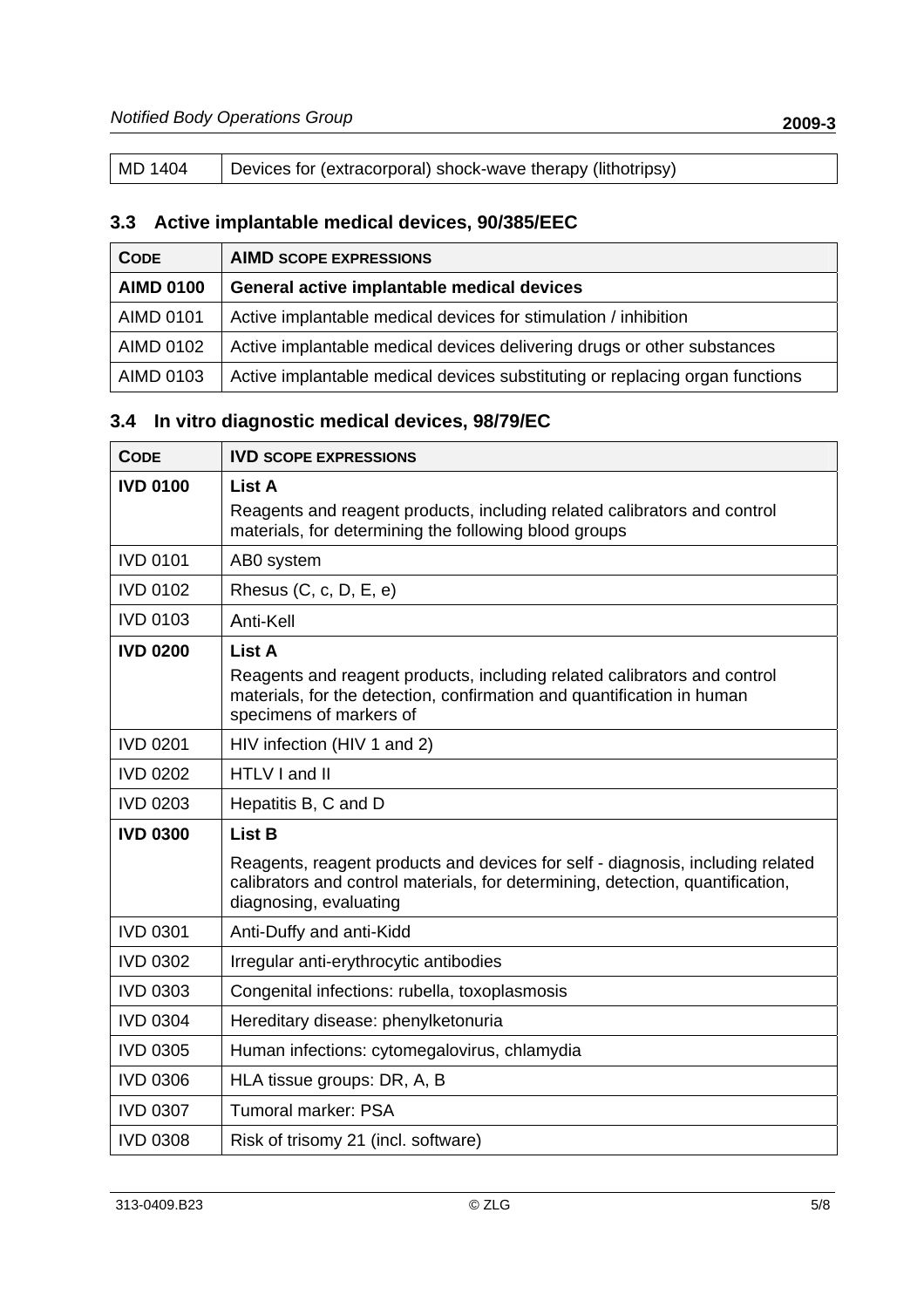| <b>IVD 0309</b> | Device for self-diagnosis: device for the measurement of blood sugar |
|-----------------|----------------------------------------------------------------------|
| <b>IVD 0400</b> | <b>Devices for self-testing</b>                                      |
| <b>IVD 0401</b> | <b>Clinical chemistry</b>                                            |
| <b>IVD 0402</b> | Haematology                                                          |
| <b>IVD 0403</b> | Immunology                                                           |
| <b>IVD 0404</b> | Molecular biology                                                    |
| <b>IVD 0405</b> | Pregnancy and ovulation                                              |
| <b>IVD 0406</b> | Specimen receptacles                                                 |

#### **3.5 Specifics of medical devices and active medical devices, 93/42/EEC, 90/385/EEC**

| <b>CODE</b>     | <b>MD AND AIMD SCOPE EXPRESSIONS, ADDITIONS</b>                                                                                |
|-----------------|--------------------------------------------------------------------------------------------------------------------------------|
| <b>MDS 7000</b> | <b>MD / AIMD Specifics</b>                                                                                                     |
| <b>MDS 7001</b> | Medical devices incorporating medicinal substances, according to Directive<br>2001/83/EC                                       |
| <b>MDS 7002</b> | Medical devices utilising tissues of animal origin, including Directive<br>2003/32/EC                                          |
| <b>MDS 7003</b> | Medical devices incorporating derivates of human blood, according to Directive<br>2000/70/EC, amended by Directive 2001/104/EC |
| <b>MDS 7004</b> | Medical devices referencing the Directive 2006/42/EC on machinery                                                              |
| <b>MDS 7005</b> | Medical devices referencing the Directive 89/686/EEC on personal protective<br>equipment (PPE)                                 |
| <b>MDS 7006</b> | Medical devices in sterile condition                                                                                           |
| <b>MDS 7007</b> | Medical devices utilising micromechanics                                                                                       |
| <b>MDS 7008</b> | Medical devices utilising nanomaterials                                                                                        |
| <b>MDS 7009</b> | Medical devices utilising biological active coatings and/or materials or being<br>wholly or mainly absorbed                    |

## **3.6 Specifics of in vitro diagnostic medical devices, 98/79/EC (IVDs)**

| <b>CODE</b>     | <b>IVD SCOPE EXPRESSIONS, ADDITIONS</b>                  |
|-----------------|----------------------------------------------------------|
| <b>MDS 7200</b> | <b>IVD Specifics</b>                                     |
| <b>MDS 7206</b> | IVDs in sterile condition                                |
| <b>MDS 7207</b> | <b>IVDs utilising micromechanics</b>                     |
| <b>MDS 7208</b> | <b>IVDs utilising nanomaterials</b>                      |
| <b>MDS 7209</b> | IVDs utilising biological active coating and/or material |
| <b>MDS 7210</b> | IVDs utilising material of human origin                  |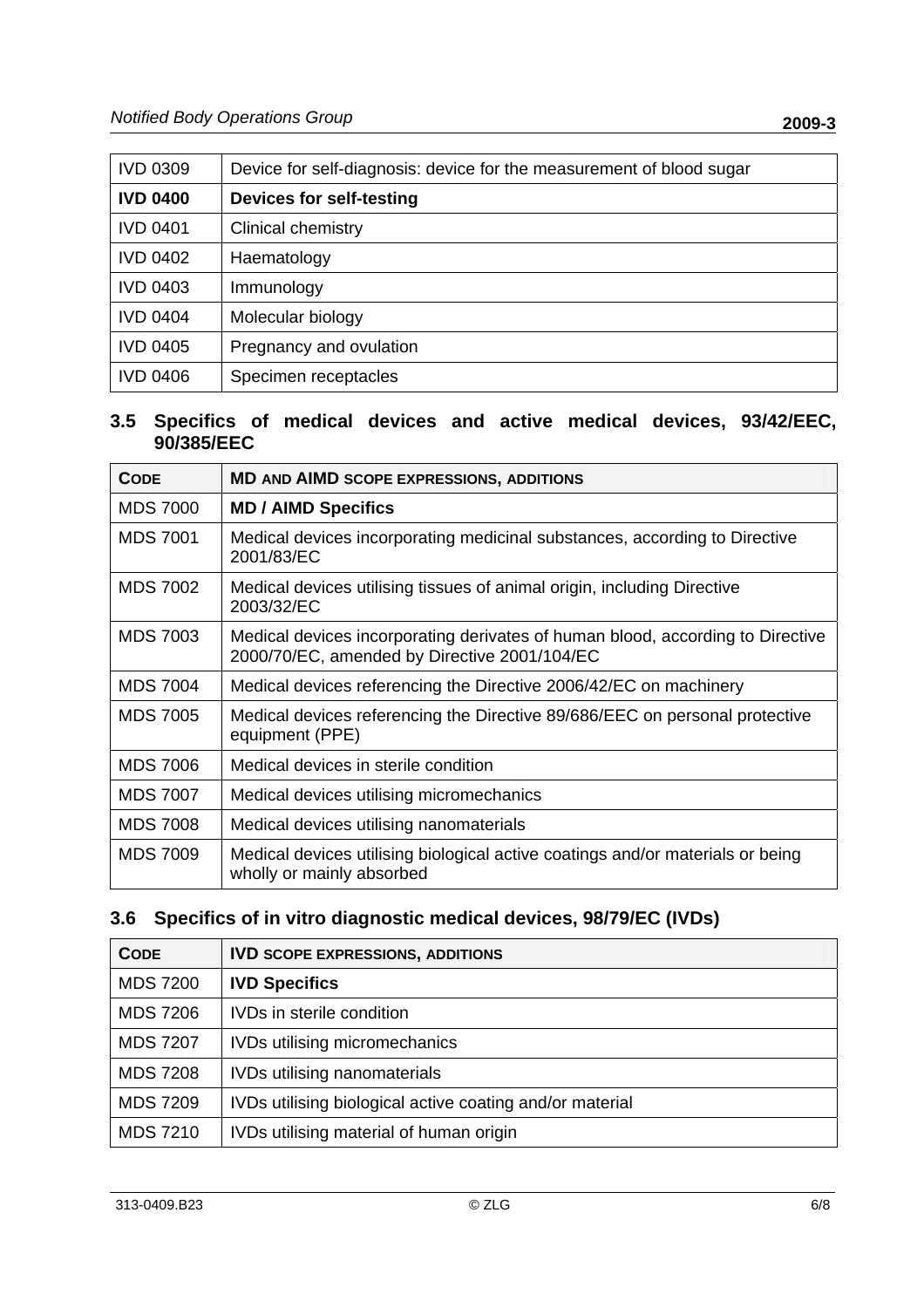Any change of or addition to the scope expressions is subject to NBOG endorsement.

The scope expressions consider different requirements of different directives, technologies, use of the devices and the risks associated with the devices. With such a demand there is strong requirement for a clear understanding of the content of each expression. To minimize definition discussions and to take in consideration the helpful development of the Technical Committee CEN/TC 257, this guidance uses the collective terms of the technical report CEN/TR 15133 [2] as a source of definition. The report has been prepared to specify terms associated to common technologies, similar manufacturing procedures, similar medical procedures, common materials and specific risk – associated considerations of medical devices. According to the report, these terms are appropriate for providing general groupings to meet particular requirements, such as to identify the range of skills and general technological abilities for which a NB has been approved.

Considering the intention of the mentioned report, the lists contain definitions by using or/and grouping collective terms. With such definitions, each list has a manageable quantity of scope expressions and the interested NANDO users have the chance to understand unambiguously the single expressions.

The technique of grouping collective terms to scope expressions can be explained with the following example:

- The MD 0204 scope expression "Non-active soft tissue implants" is defined by grouping collective terms together. The group contains terms, which could be brought in conjunction with the particular device.
- These collective terms can be for "soft tissue implants" (not exhaustive): CT:005, CT:091, CT:234, CT:088, CT: 165, CT:179, CT:143, CT:189, CT:185, CT:160, CT:140, CT:044, CT184, CT:208, CT:207, CT:212, CT:201, CT: 237.

Since the NANDO register distinguishes between directives, separate lists for each of the three directives (MDD, AIMD and IVDD) have been set up. The architecture of the lists differs between the directives.

The titles support the grouping and formation of structured scope expressions. This results in an improved overview.

To have a clear identification and allocation, each expression is assigned with a code. This code can be used as a reference for electronic transmission of data. The codes, ending with values to whole hundreds, are reserved for group titles, e.g. code "AIMD 0100" stands for the title "general active implantable medical devices". The different expressions within the groups are sequentially numbered. But only the listed terms under each title, and not the titles themselves, are relevant expressions for demonstrating the NB's competence. The prefixes take reference to the relevant directive and specialities, e.g. "MDS" for "specialities".

The listings have been set up as a consensus result of NBOG. To ensure future consistency of the NANDO data entries, any change of or addition to the scope expressions is subject to NBOG endorsement.

## **4 Implementation**

Designations of new NBs shall take into account the scope description as defined above. DAs forward this information to the European Commission responsible for maintaining the NANDO register as defined within the established electronic notification system.